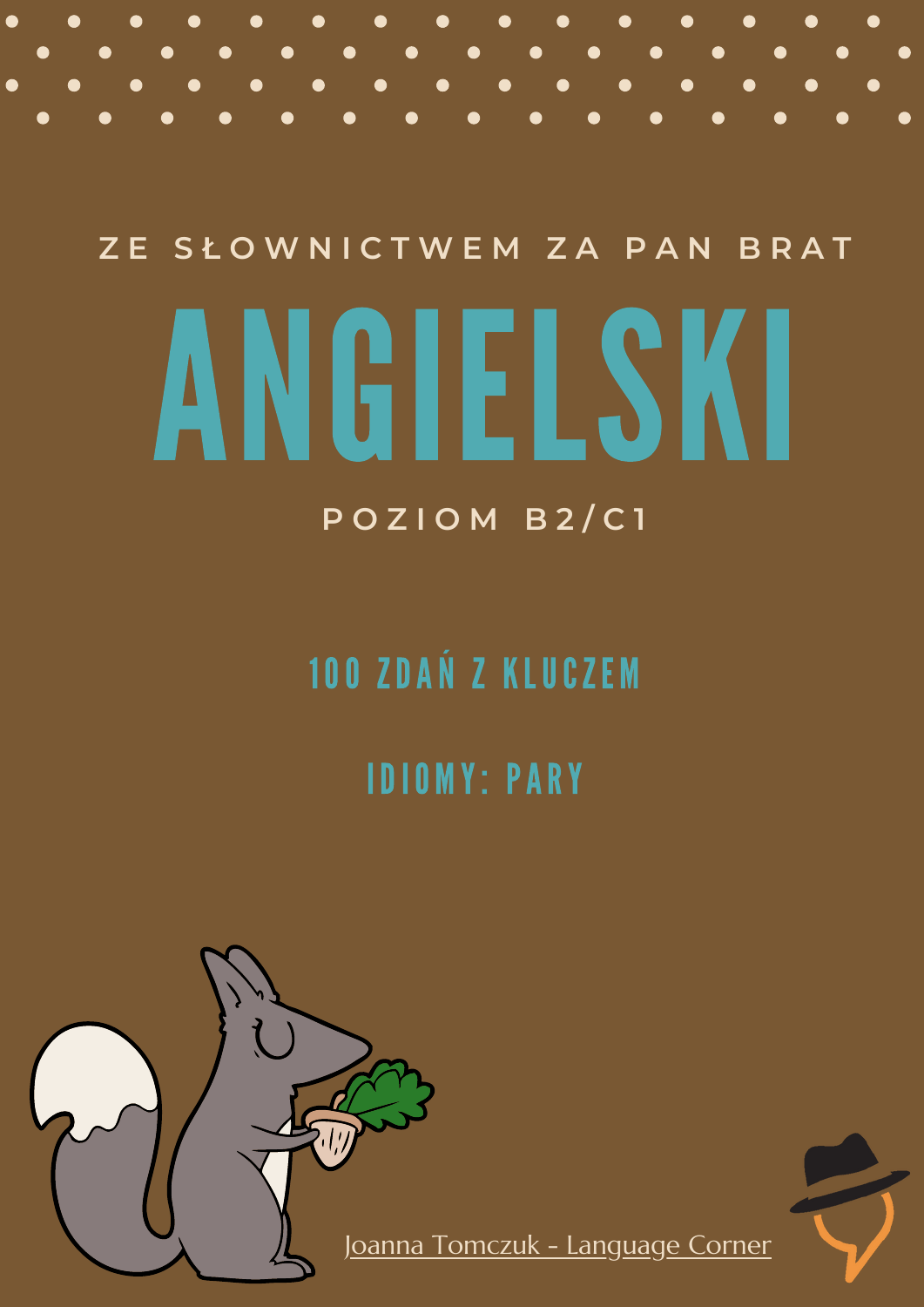Wydawnictwo: **Language Corner**

Autor: **Joanna Tomczuk**



© Copyright by Wydawnictwo Language Corner, Warszawa 2021

ISBN wydania elektronicznego: 978-83-67377-06-5

Materiałów językowych Language Corner szukaj też na:  $\mathsf{f} \odot \rho$  in



Sklep online: **[languagecorner.pl](https://languagecorner.pl/product-category/wszystkie-produkty/?v=9b7d173b068d)**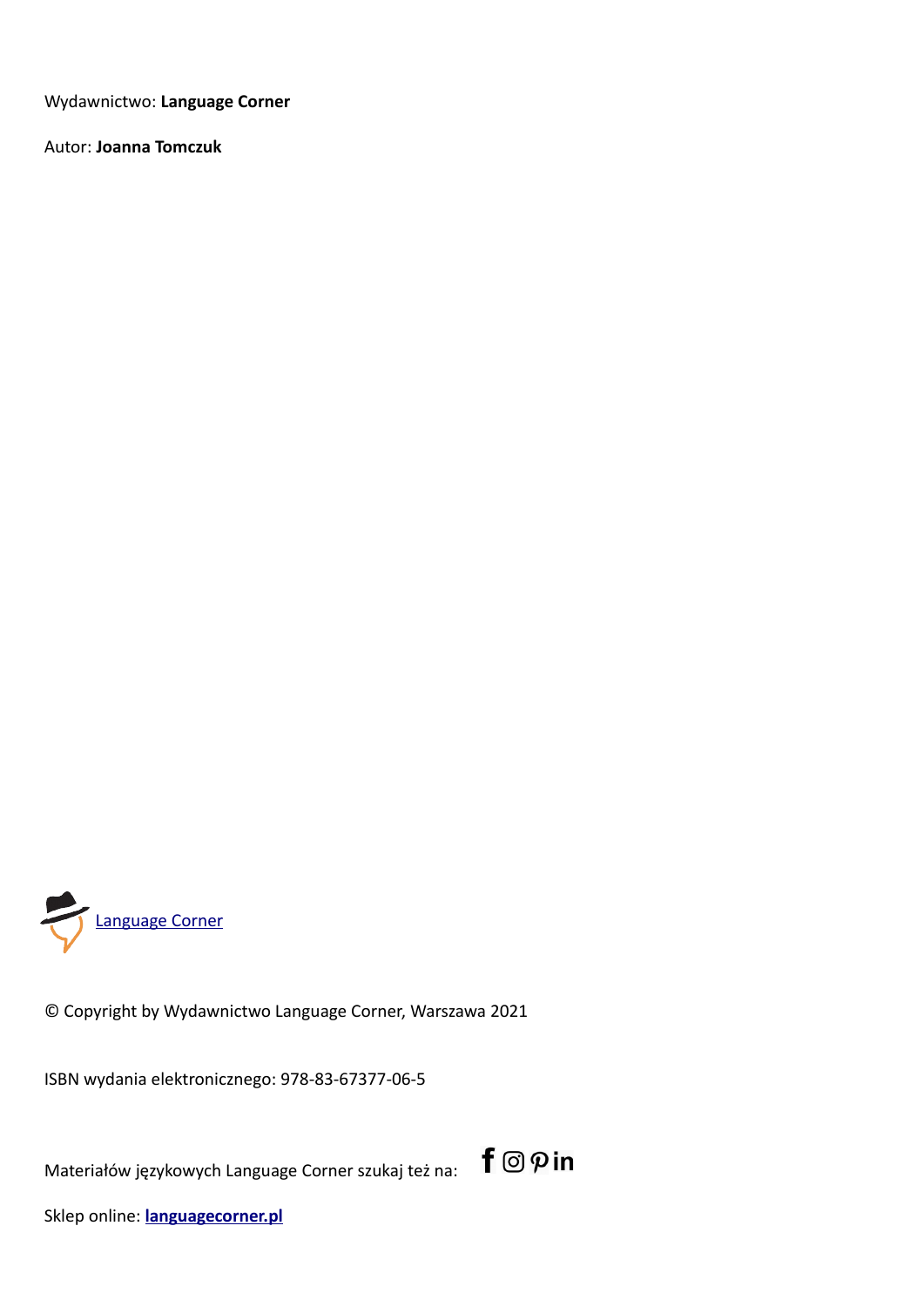| Zadanie I                                                                                                |                                          |                              |           |                   |  |
|----------------------------------------------------------------------------------------------------------|------------------------------------------|------------------------------|-----------|-------------------|--|
| Wybierz właściwą odpowiedź. Czasami więcej niż jedna opcja jest możliwa.                                 |                                          |                              |           |                   |  |
| 1. I don't know how he does it, but his garage is always neat and _____________.                         |                                          |                              |           |                   |  |
| a) clean                                                                                                 |                                          | b) clear c) spotless d) tidy |           |                   |  |
| 2. She has to be found, dead or _____________.                                                           |                                          |                              |           |                   |  |
| a) life                                                                                                  | b) alive c) live                         |                              | d) lively |                   |  |
| 3. This job is going to take ages. If we only do the work in dribs and ____________.                     |                                          |                              |           |                   |  |
| a) drops                                                                                                 | b) dribs c) drabs d) droops              |                              |           |                   |  |
| 4. This recipe for yeast dough is tried and ______________. It always works.                             |                                          |                              |           |                   |  |
|                                                                                                          | a) tested b) tripped c) turned d) tipped |                              |           |                   |  |
| 5. We will invest all our money in this project. It will either _____________ or break us.               |                                          |                              |           |                   |  |
| a) make                                                                                                  |                                          | b) do c) start d) leave      |           |                   |  |
| 6. I'm sure my sister will fulfil her dreams and have a marina and a lavender field one day.             |                                          |                              |           |                   |  |
| _____________ and see!                                                                                   |                                          |                              |           |                   |  |
| a) Sit                                                                                                   | b) Wait                                  | c) Look                      | d) Say    |                   |  |
| 7. Our company culture is quite free and ______________. Everybody likes working here.                   |                                          |                              |           |                   |  |
| a) simple                                                                                                | b) smooth                                | c) painless                  | d) easy   |                   |  |
| 8. I'll stand by you through thick and ______________, no matter what!                                   |                                          |                              |           |                   |  |
| a) slim                                                                                                  | b) thin                                  | c) skinny                    | d) narrow |                   |  |
| 9. He will risk everything! I'm sure he wants ____________ or nothing.                                   |                                          |                              |           |                   |  |
| a) everything                                                                                            | b) all                                   | c) whole                     | d) every  |                   |  |
| 10. The situation on the market is a complete failure! Our business is going to crash and _____________. |                                          |                              |           |                   |  |
| a) bury                                                                                                  | b) burn                                  | c) fire                      | d) die    |                   |  |
| © 2021, Joanna Tomczuk.                                                                                  |                                          | $\overline{3}$               |           | languagecorner.pl |  |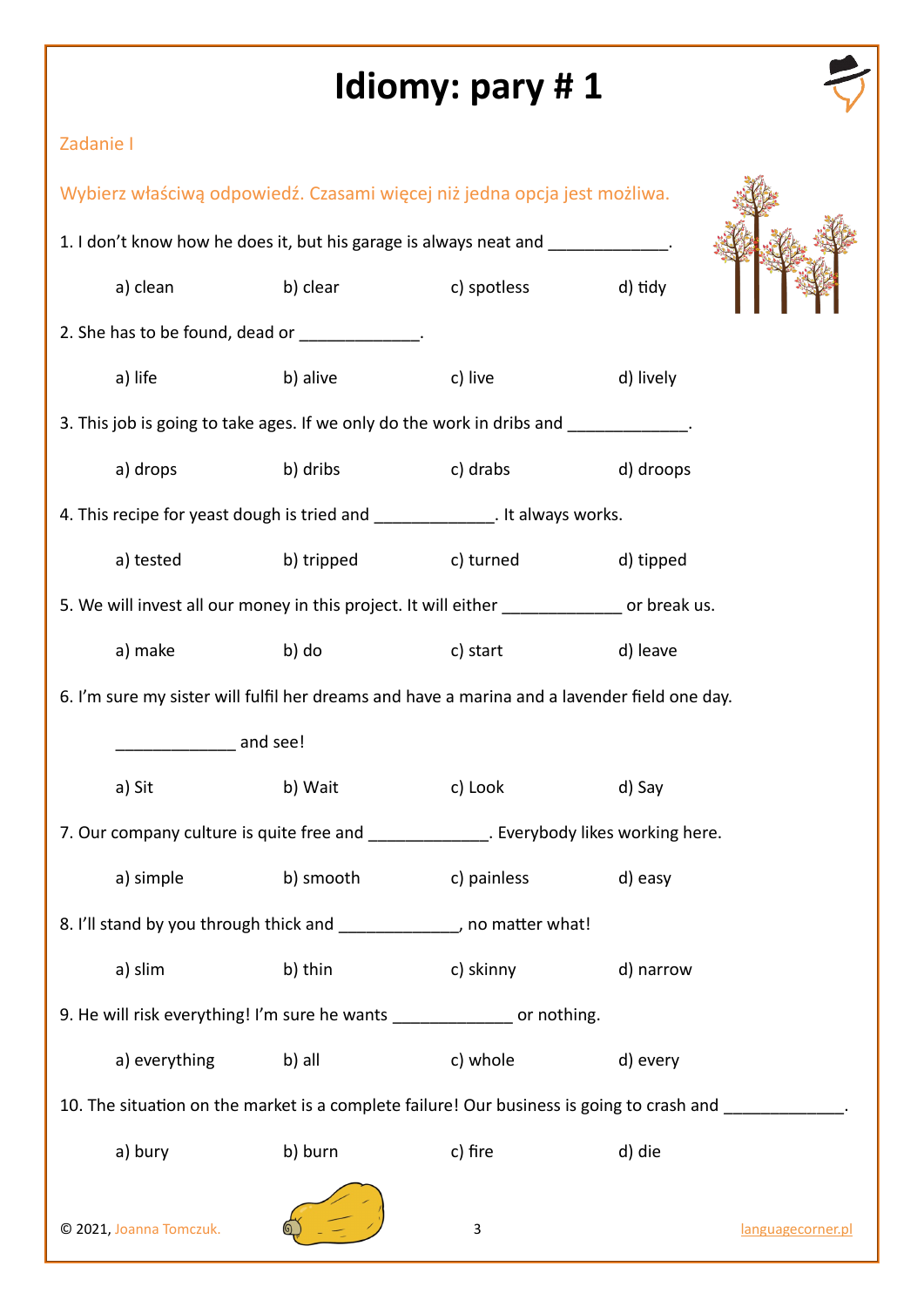\_\_\_\_\_\_\_\_\_\_\_\_\_\_\_\_\_\_\_\_\_\_\_\_\_\_\_\_\_\_\_\_\_\_\_\_\_\_\_\_\_\_\_\_\_\_\_\_\_\_\_\_\_\_\_\_\_\_\_\_\_\_\_\_\_\_\_\_\_\_\_\_\_\_\_\_\_\_\_\_\_\_\_\_\_

\_\_\_\_\_\_\_\_\_\_\_\_\_\_\_\_\_\_\_\_\_\_\_\_\_\_\_\_\_\_\_\_\_\_\_\_\_\_\_\_\_\_\_\_\_\_\_\_\_\_\_\_\_\_\_\_\_\_\_\_\_\_\_\_\_\_\_\_\_\_\_\_\_\_\_\_\_\_\_\_\_\_\_\_\_

\_\_\_\_\_\_\_\_\_\_\_\_\_\_\_\_\_\_\_\_\_\_\_\_\_\_\_\_\_\_\_\_\_\_\_\_\_\_\_\_\_\_\_\_\_\_\_\_\_\_\_\_\_\_\_\_\_\_\_\_\_\_\_\_\_\_\_\_\_\_\_\_\_\_\_\_\_\_\_\_\_\_\_\_\_

\_\_\_\_\_\_\_\_\_\_\_\_\_\_\_\_\_\_\_\_\_\_\_\_\_\_\_\_\_\_\_\_\_\_\_\_\_\_\_\_\_\_\_\_\_\_\_\_\_\_\_\_\_\_\_\_\_\_\_\_\_\_\_\_\_\_\_\_\_\_\_\_\_\_\_\_\_\_\_\_\_\_\_\_\_

\_\_\_\_\_\_\_\_\_\_\_\_\_\_\_\_\_\_\_\_\_\_\_\_\_\_\_\_\_\_\_\_\_\_\_\_\_\_\_\_\_\_\_\_\_\_\_\_\_\_\_\_\_\_\_\_\_\_\_\_\_\_\_\_\_\_\_\_\_\_\_\_\_\_\_\_\_\_\_\_\_\_\_\_\_

\_\_\_\_\_\_\_\_\_\_\_\_\_\_\_\_\_\_\_\_\_\_\_\_\_\_\_\_\_\_\_\_\_\_\_\_\_\_\_\_\_\_\_\_\_\_\_\_\_\_\_\_\_\_\_\_\_\_\_\_\_\_\_\_\_\_\_\_\_\_\_\_\_\_\_\_\_\_\_\_\_\_\_\_\_

\_\_\_\_\_\_\_\_\_\_\_\_\_\_\_\_\_\_\_\_\_\_\_\_\_\_\_\_\_\_\_\_\_\_\_\_\_\_\_\_\_\_\_\_\_\_\_\_\_\_\_\_\_\_\_\_\_\_\_\_\_\_\_\_\_\_\_\_\_\_\_\_\_\_\_\_\_\_\_\_\_\_\_\_\_



#### Zadanie II

Przetłumacz zdania na język angielski.

1. Nie wierzysz mi? Spójrz na tego maila! Tu jest wszystko czarno na białym.

\_\_\_\_\_\_\_\_\_\_\_\_\_\_\_\_\_\_\_\_\_\_\_\_\_\_\_\_\_\_\_\_\_\_\_\_\_\_\_\_\_\_\_\_\_\_\_\_\_\_\_\_\_\_\_\_\_\_\_\_\_\_\_\_\_\_

\_\_\_\_\_\_\_\_\_\_\_\_\_\_\_\_\_\_\_\_\_\_\_\_\_\_\_\_\_\_\_\_\_\_\_\_\_\_\_\_\_\_\_\_\_\_\_\_\_\_\_\_\_\_\_\_\_\_\_\_\_\_\_\_\_\_

2. Dziś na śniadanie zjedzmy jajka na boczku.

3. Ryan jest chirurgiem. Operacje to dla niego chleb powszedni.



5. Gdybym była na twoim miejscu nie ufałabym mu wcale. Bawi się z tobą w kotka i myszkę.

6. Rozwiązaliśmy ten problem metodą prób i błędów.

7. Kółko i krzyżyk to ulubiona gra Adriana. Gramy w nią na każdej przerwie.

8. Wiał silny wiatr. Fotel bujany, który został na ganku poruszał się w przód i w tył.

9. Dajcie mi święty spokój!

10. Robert zna swój kraj jak nikt inny. Zjeździł go wszerz i wzdłuż.





© 2021, Joanna Tomczuk. 5 [languagecorner.pl](https://languagecorner.pl/product-category/wszystkie-produkty/?v=9b7d173b068d)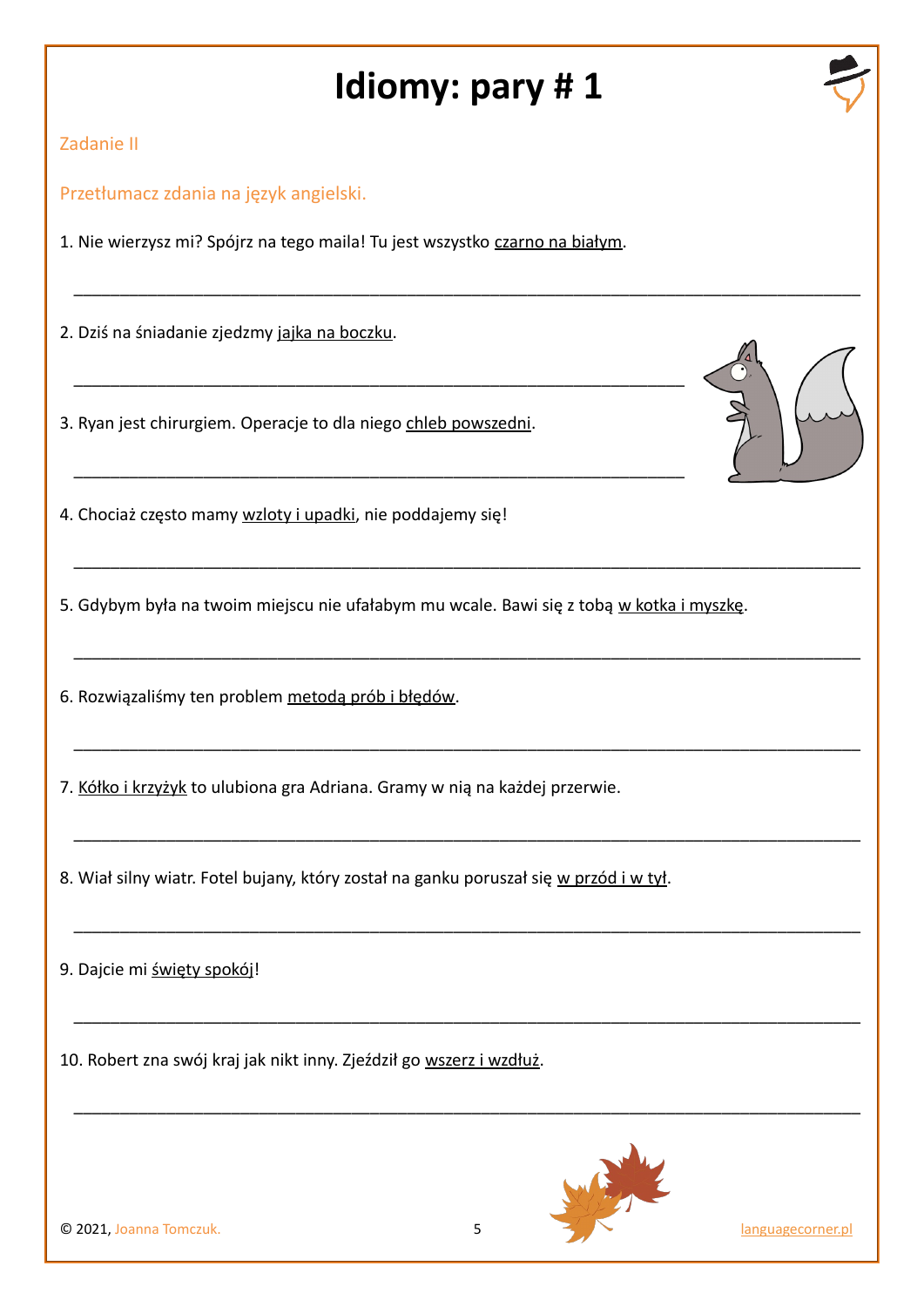

#### Zadanie III

Wybierz właściwe słowo, aby uzupełnić zdania poniżej.

| chips                                                                                                                                                                                                                                                                                                                                                                       | large          | foremost          |  |  |  |
|-----------------------------------------------------------------------------------------------------------------------------------------------------------------------------------------------------------------------------------------------------------------------------------------------------------------------------------------------------------------------------|----------------|-------------------|--|--|--|
| $go \times 2$                                                                                                                                                                                                                                                                                                                                                               | fast           | tear              |  |  |  |
| needles                                                                                                                                                                                                                                                                                                                                                                     | sound          | all               |  |  |  |
| dusted                                                                                                                                                                                                                                                                                                                                                                      | wide           | there             |  |  |  |
| done                                                                                                                                                                                                                                                                                                                                                                        | whistles       | seek              |  |  |  |
| sooner                                                                                                                                                                                                                                                                                                                                                                      | tired          | leg               |  |  |  |
|                                                                                                                                                                                                                                                                                                                                                                             | span           |                   |  |  |  |
| 1. They got lost in the jungle but hopefully they were found safe and ____________.<br>2. If you are in London, try fish and ______________.<br>3. By and ______________, we get on with each other really well.<br>4. 'And when the last one falls, when all is said and _______________, it gets hard, but it won't take away<br>My lOVe' 'Here without you' 3 Doors Down |                |                   |  |  |  |
| 5. There is something wrong with this school. The teachers come and _____________ every month.                                                                                                                                                                                                                                                                              |                |                   |  |  |  |
| 6. The kids were playing hide and _______________________ all morning.                                                                                                                                                                                                                                                                                                      |                |                   |  |  |  |
| 7. I'm so proud of our team! The project is finally done and _____________.                                                                                                                                                                                                                                                                                                 |                |                   |  |  |  |
| 8. I love my mother-in-law visiting us every now and then. After her visits our house is totally spick and                                                                                                                                                                                                                                                                  |                |                   |  |  |  |
| 9. Don't worry. The bike is not broken. It is just the normal wear and _____________.                                                                                                                                                                                                                                                                                       |                |                   |  |  |  |
| 10. I'm sick and __________________ of his changing moods. I've had enough!                                                                                                                                                                                                                                                                                                 |                |                   |  |  |  |
| 11. I wouldn't invest money in this business. It seems to be touch and _____________.                                                                                                                                                                                                                                                                                       |                |                   |  |  |  |
| 12. He was sitting for too long, that is why he felt pins and _________________ after standing up.                                                                                                                                                                                                                                                                          |                |                   |  |  |  |
| 13. The rules in this dormitory are hard and _______________, but you will get used to them.                                                                                                                                                                                                                                                                                |                |                   |  |  |  |
| 14. We were given the life jackets right then and ______________.                                                                                                                                                                                                                                                                                                           |                |                   |  |  |  |
| © 2021, Joanna Tomczuk.                                                                                                                                                                                                                                                                                                                                                     | $\overline{7}$ | languagecorner.pl |  |  |  |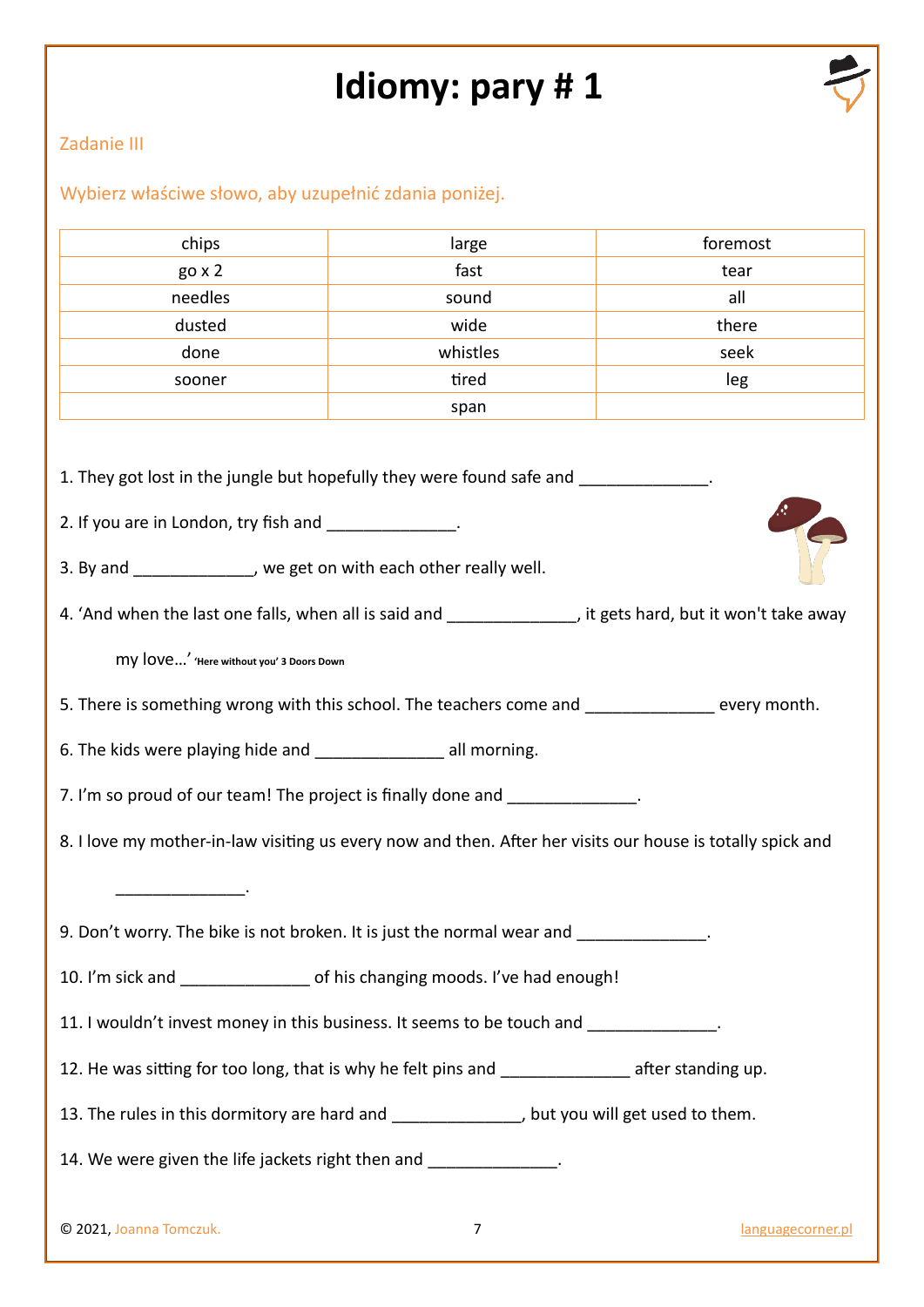| Idiomy: pary #1                                                                            |                   |
|--------------------------------------------------------------------------------------------|-------------------|
| 15. I will buy this house _________________ or later. It's just a matter of time.          |                   |
| 16. Keep it simple, leave out all the bells and _______________, just stick to the basics. |                   |
| 17. This beautiful melody could be heard far and ______________.                           |                   |
| 18. First and _______________ relax and eat something after such a tiring day.             |                   |
| 19. All in ________________, it was a great party!                                         |                   |
| 20. The car costs an arm and a _______________. We can't afford to buy it.                 |                   |
| <b>Zadanie IV</b>                                                                          |                   |
| Napisz zdania zachowując znaczenie zdania wyjściowego. Wykorzystaj słowo zapisane          |                   |
| DRUKOWANYMI LITERAMI.                                                                      |                   |
| 1. Yes, we know him. Daniel is our relative.                                               | <b>FLESH</b>      |
|                                                                                            |                   |
| 2. Being a celebrity has its advantages and disadvantages.                                 | <b>CONS</b>       |
|                                                                                            |                   |
| 3. Megan is an expert on the Middle Ages. She knows almost everything.                     | <b>INS</b>        |
|                                                                                            |                   |
| 4. They searched everywhere, but they couldn't find the missing earring.                   | <b>NOOK</b>       |
|                                                                                            |                   |
| 5. Tell him to mind his language when meeting my parents.                                  | Ps                |
|                                                                                            |                   |
| 6. Our washing machine was out of order, but it is repaired and operates well now.         | UP                |
|                                                                                            |                   |
| 7. Let's leave it as it is. This matter isn't worth discussing over and over again.        | <b>BURIED</b>     |
|                                                                                            |                   |
| © 2021, Joanna Tomczuk.<br>8                                                               | languagecorner.pl |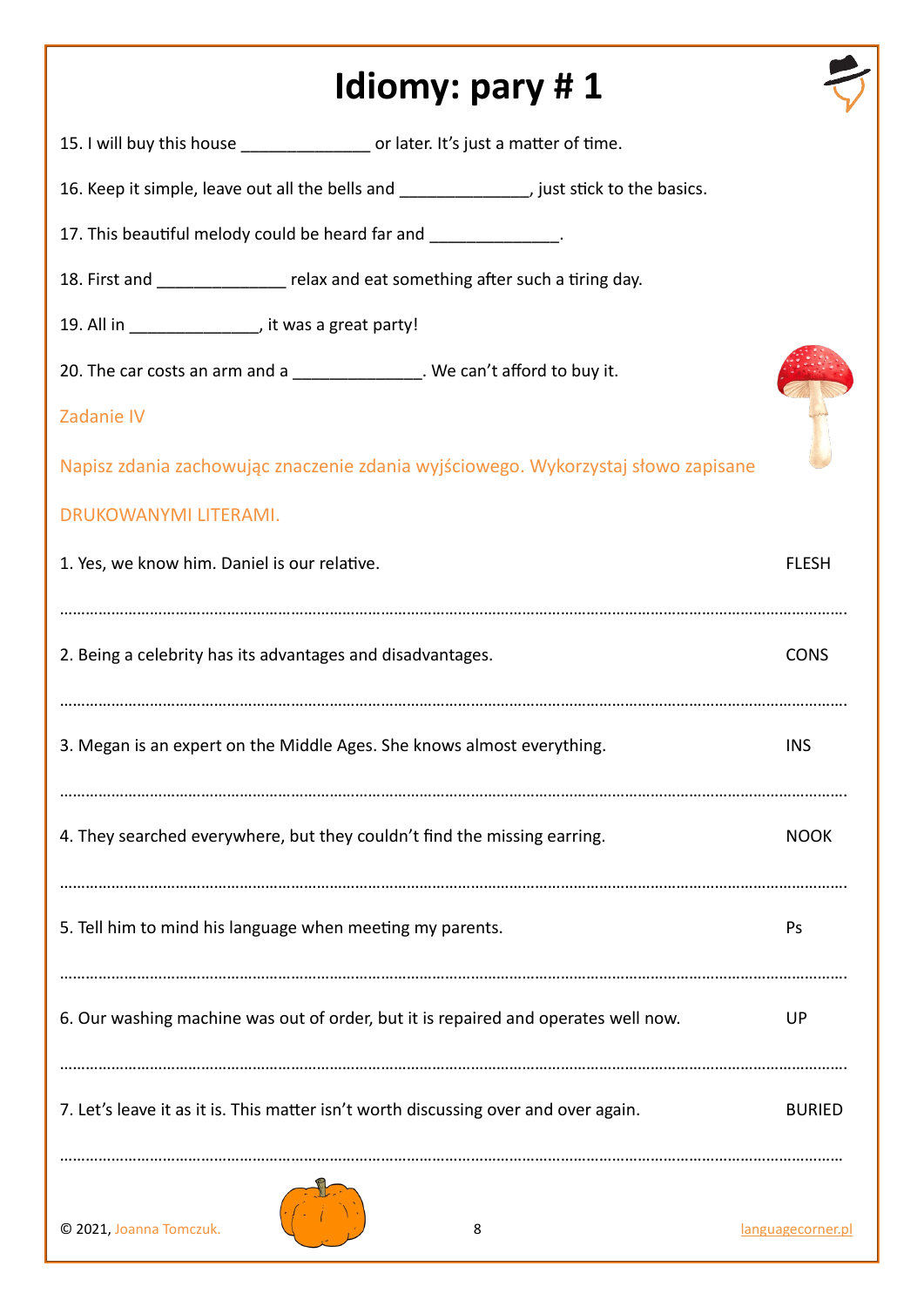| 18. This beautiful house costs approximately £3m.<br>19. I feel that we'll love each other no matter what.<br>20. All his life he was a really wicked person. No wonder that one day he was left all alone without any<br>friends.<br><b>Zadanie V</b><br>Uzupełnij luki poprawnymi słowami.<br>1. My cat is crazy! He can't decide whether to be inside or outside the house. He goes back and | <b>MORE</b><br><b>RAIN</b> |
|-------------------------------------------------------------------------------------------------------------------------------------------------------------------------------------------------------------------------------------------------------------------------------------------------------------------------------------------------------------------------------------------------|----------------------------|
|                                                                                                                                                                                                                                                                                                                                                                                                 |                            |
|                                                                                                                                                                                                                                                                                                                                                                                                 |                            |
|                                                                                                                                                                                                                                                                                                                                                                                                 |                            |
|                                                                                                                                                                                                                                                                                                                                                                                                 | <b>DRY</b>                 |
|                                                                                                                                                                                                                                                                                                                                                                                                 |                            |
|                                                                                                                                                                                                                                                                                                                                                                                                 |                            |
|                                                                                                                                                                                                                                                                                                                                                                                                 |                            |
|                                                                                                                                                                                                                                                                                                                                                                                                 |                            |
| 2. Our coach explained to us all the dos and source of the training. We must obey/follow the                                                                                                                                                                                                                                                                                                    |                            |
| rules.                                                                                                                                                                                                                                                                                                                                                                                          |                            |
| 3. He is a really good candidate, lean and ___________________ as you can see/as they say.                                                                                                                                                                                                                                                                                                      |                            |
| 4. What I like in the autumn are the leaves whirling round and _____________.                                                                                                                                                                                                                                                                                                                   |                            |
| 5. I am landing now. Over and _____________.                                                                                                                                                                                                                                                                                                                                                    |                            |
| 6. No wonder they don't have any money. They wine and _______________ at least five days a week in                                                                                                                                                                                                                                                                                              |                            |
| expensive restaurants.                                                                                                                                                                                                                                                                                                                                                                          |                            |
| 7. He is such a dishonest person. Each time he has an opportunity he wheels and _____________.                                                                                                                                                                                                                                                                                                  |                            |
| 8. My daughter's wardrobe is full of odds and ______________. You can find 'real treasures' there.                                                                                                                                                                                                                                                                                              |                            |
| 9. The little kitten we found under our car trusted us more each day little by _____________.                                                                                                                                                                                                                                                                                                   |                            |
| 10. When they came into power they established law and _____________ right away.                                                                                                                                                                                                                                                                                                                |                            |
| 11. Don't worry! You will learn how to swim. Don't rush, step by ____________.                                                                                                                                                                                                                                                                                                                  |                            |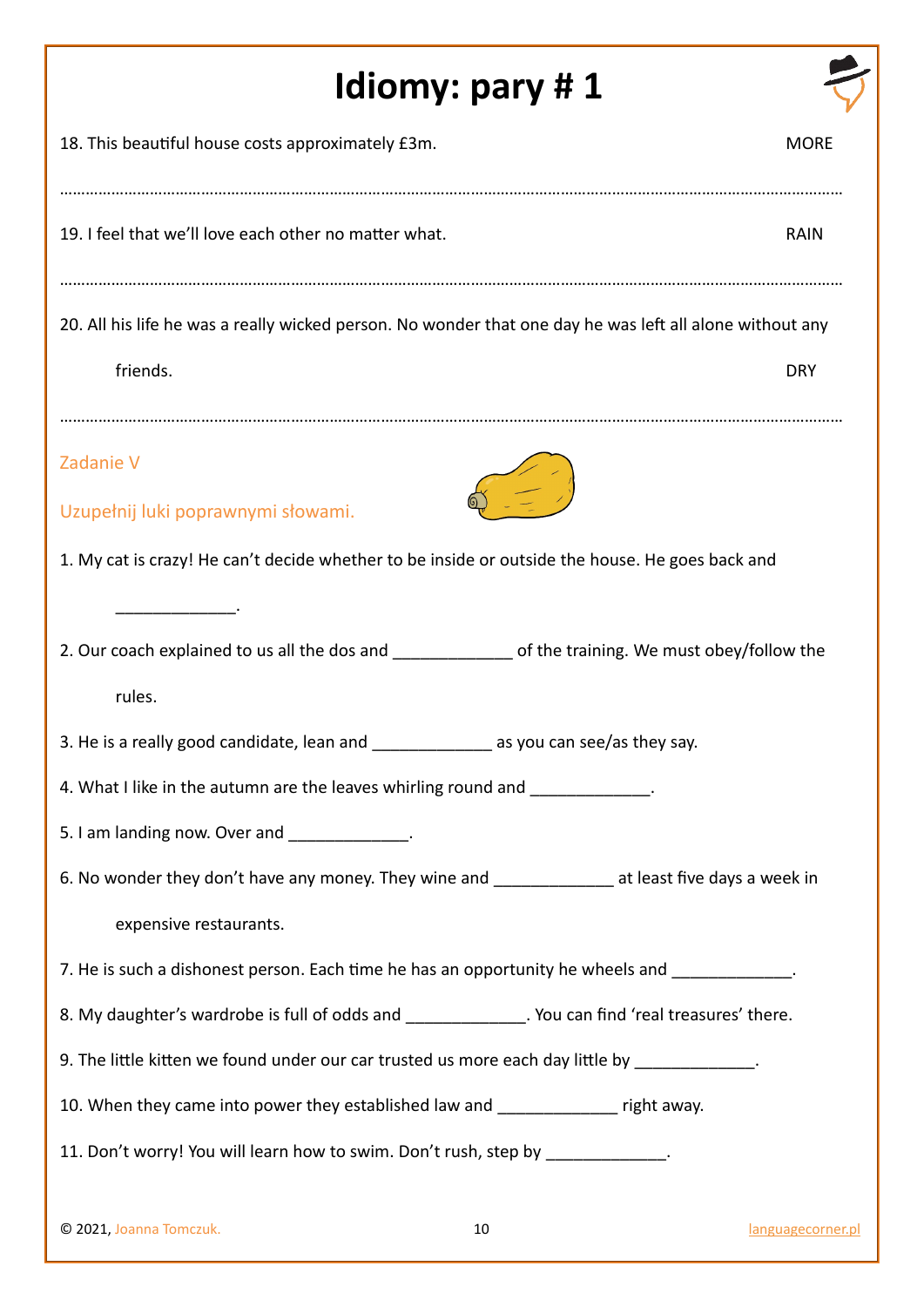|                                                         | Idiomy: pary #1                                                                             |                   |
|---------------------------------------------------------|---------------------------------------------------------------------------------------------|-------------------|
|                                                         | 12. I don't have the documents, but this garden is give or ___________ three hundred yards. |                   |
| 13. She broke up with him ________________ and for all. |                                                                                             |                   |
|                                                         | 14. I promise I will let you know one way or _____________.                                 |                   |
| 15. 'If you're lost, you can look and you will find me  |                                                                                             |                   |
| Time __________________ time,                           |                                                                                             |                   |
|                                                         | If you fall, I will catch you, I'll be waiting  time _______________ time' cyndi Lauper     |                   |
|                                                         | 16. I can't live in a city. I can't stand all the hustle and _____________.                 |                   |
|                                                         | 17. Now that he is a father he shouldn't risk ______________ and limb climbing mountains.   |                   |
|                                                         | 18. The situation was horrible, but she had to grin and _______________ it.                 |                   |
|                                                         | 19. They were running neck and ______________, but Alan took the lead at the last second.   |                   |
|                                                         | 20. Oh gosh, the weather! It's raining cats and ______________.                             |                   |
| <b>Zadanie VI</b>                                       | Dopisz synonimy. Skorzystaj z wyrażeń z poprzednich ćwiczeń.                                |                   |
| 1. to and fro                                           | $b_{--}$ and $f_{---}$                                                                      |                   |
| 2. very clean                                           | $s$ <sub>___</sub> and $s$ <sub>___</sub>                                                   |                   |
| 3. sink or swim                                         | $m$ $_{---}$ or b $_{---}$                                                                  |                   |
| 4. bits and bobs                                        | $0 \quad - \quad \text{and} \quad e \quad \quad \quad$                                      |                   |
| 5. recover                                              | $u$ and a $_{---}$                                                                          |                   |
| 6. risky                                                | $t_{---}$ and $g_{--}$                                                                      |                   |
| 7. completely                                           | $g$ <sub>--</sub> and $p$ <sub>-----</sub>                                                  |                   |
| 8. everywhere                                           | $h_{---}$ and $I_{---}$                                                                     |                   |
| 9. bruised                                              | $b$ _ _ _ and b _ _ _                                                                       |                   |
| 10. noise/activity                                      | $h$ _ _ _ _ _ and b _ _ _                                                                   |                   |
| © 2021, Joanna Tomczuk.                                 | 11                                                                                          | languagecorner.pl |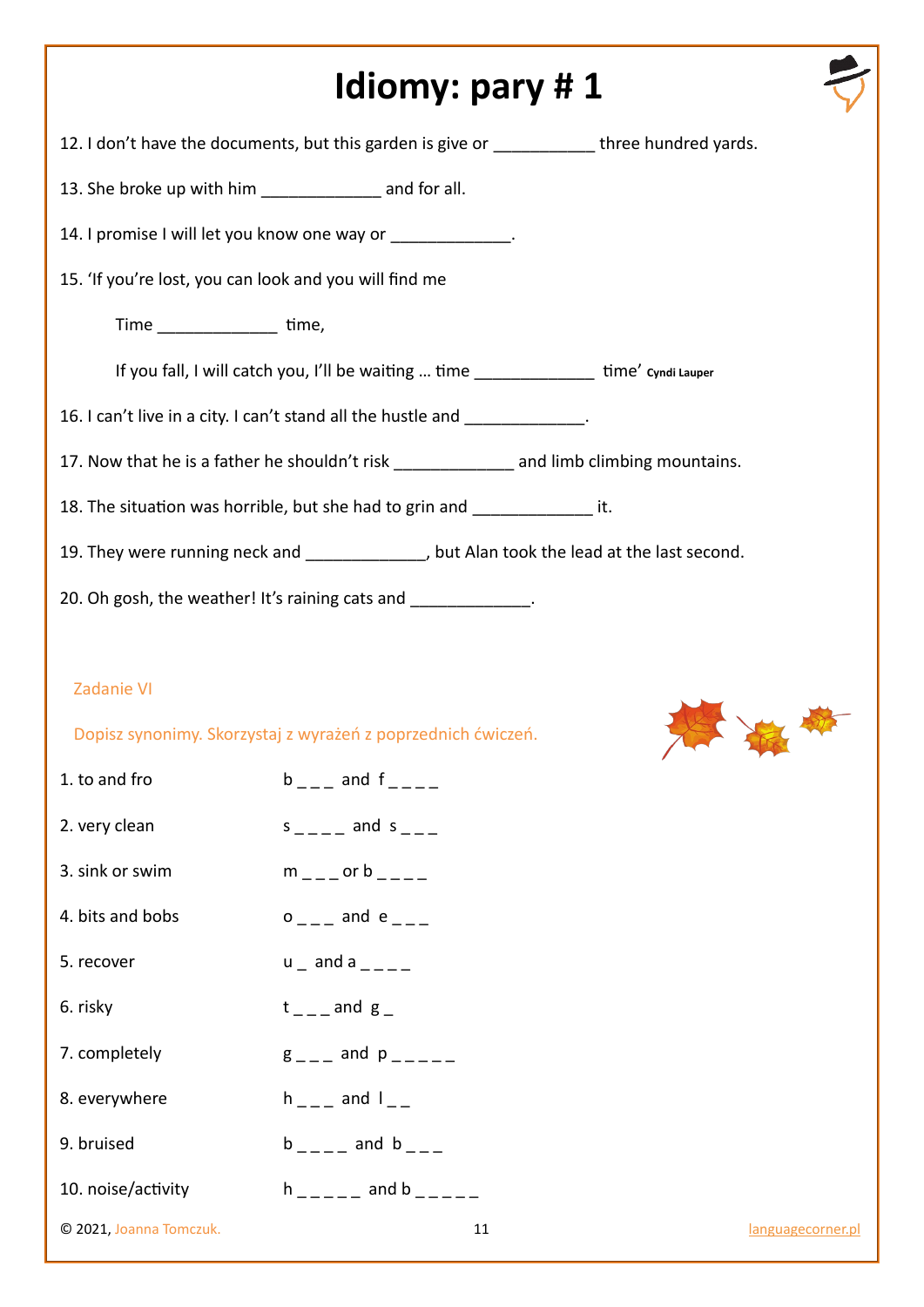

#### Lista wyrażeń:

- 1. time and time again repeatedly
- 2. sooner or later inevitably
- 3. Ps and Qs good manners
- 4. part and parcel a necessary part
- 5. to meet and greet to welcome
- 6. not for love or money impossible
- 7. live and let live tolerant
- 8. leaps and bounds fast and rapidly
- 9. far and wide to cover a large area
- 10. give or take approximately
- 11. down and out very poor
- 12. by and large generally
- 13. for better or worse for good or bad
- 14. to cost an arm and a leg very expensive
- 15. flesh and blood a relative
- 16. hustle and bustle noise and activity
- 17. black and blue bruised
- 18. high and low everywhere
- 19. good and proper completely
- 20. touch and  $go risky$
- 21. up and about recovered
- 22. odds and ends bits and bobs